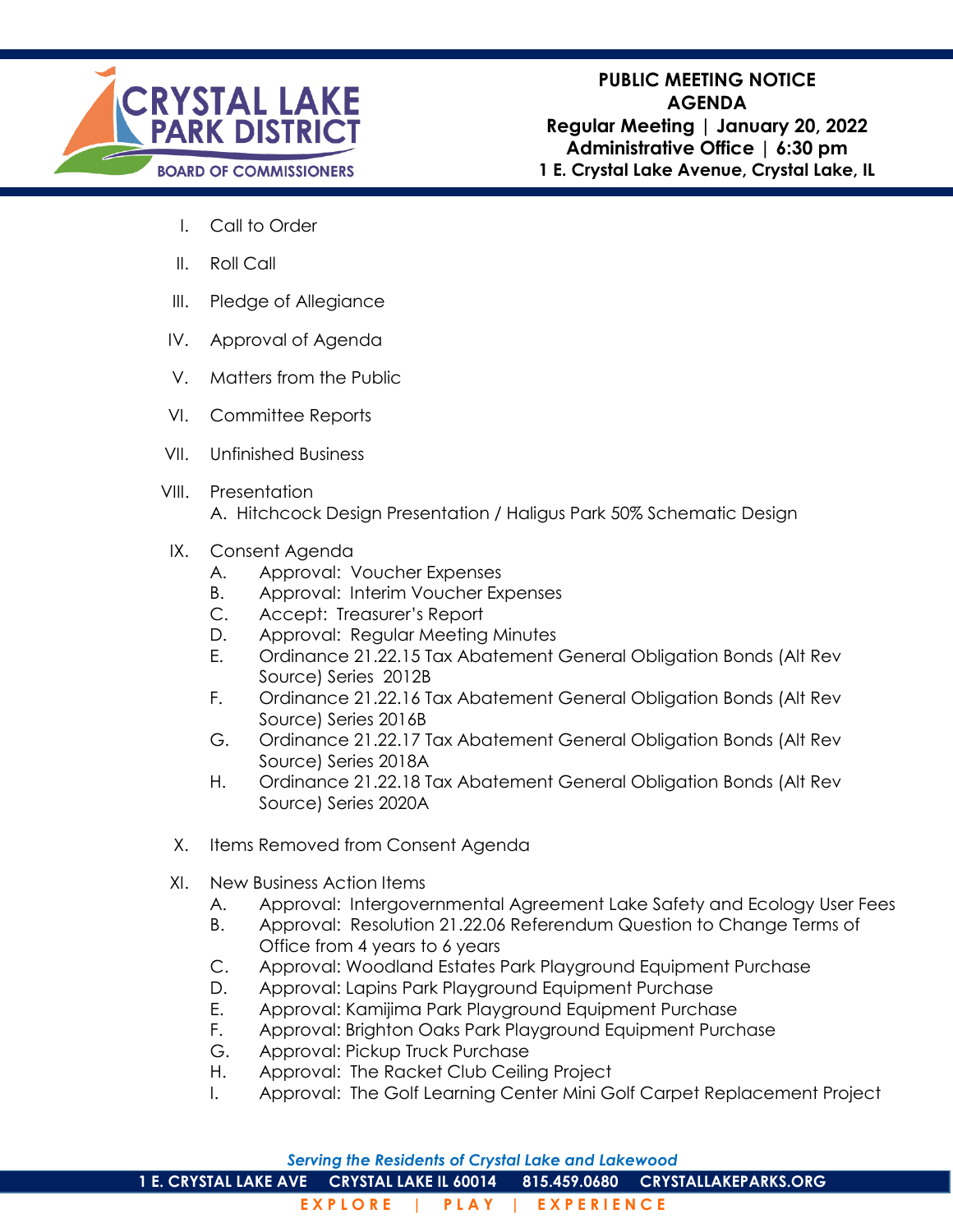- XII. Discussion Items
	- A. Capital Projects 2022-2023
	- B. 2017-2022 Strategic Planning 6-Month Update
	- C. Part-time Wage Schedule
	- D. Indoor Facility at The Racket Club
- XIII. Reports to the Board
- XIV. Matters from the Board
- XV. Committee Meeting Dates
- XVI. Executive Session
	- a) Litigation 2 (c) 11
	- b) Personnel 2 (c) 1
	- c) Sale or Lease 2 (c) 6
	- d) Land Acquisition / Lease 2 (c) 5
	- e) Review of Minutes Including Semi-annual Review to Release 2 (c) 21
- XVII. Reconvene
- XVIII. Action from Matters from Executive Session
- XIX. Adjourn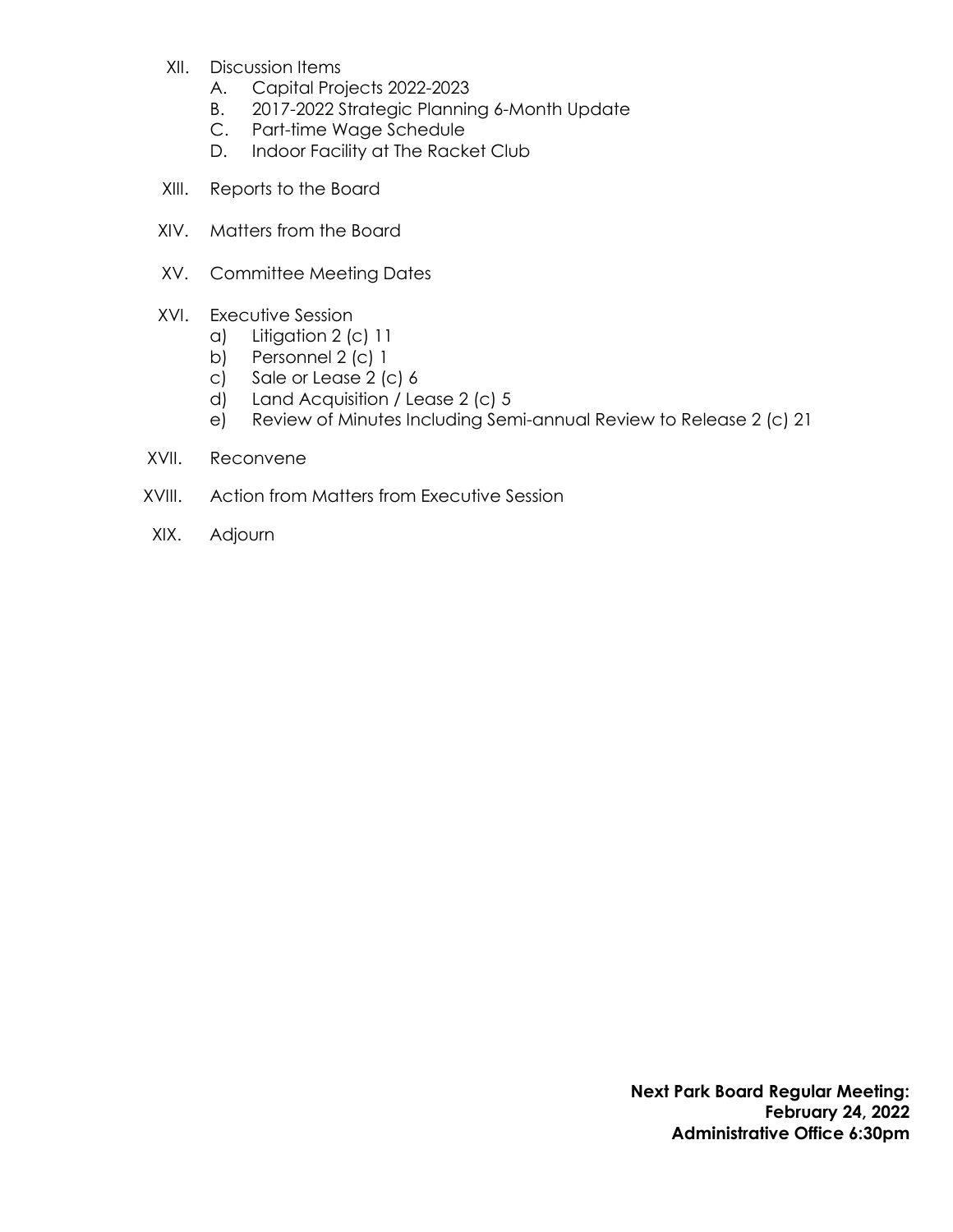# **Presentation**

A. Hitchcock Design Presentation / Haligus Park Schematic Design

# **Consent Agenda**

A motion is requested of the Board **to approve the Consent Agenda items, as presented.**

- A. Approval: The Voucher Expenses for the month ending, December 31, 2021, in the amount of \$1,903,805.64.
- B. Approval: The Interim Voucher Expenses for the month ending January 31, 2022, in the amount of \$154,028.33.
- C. Accept: The Treasurer's Report for the month ending, December 31, 2021, in the amount of \$12,892,526.37.
- D. Approval: Regular Meeting Minutes
- E. Ordinance 21.22.15 Tax Abatement General Obligation Bonds (Alt Rev Source) Series 2012B
- F. Ordinance 21.22.16 Tax Abatement General Obligation Bonds (Alt Rev Source) Series 2016B
- G. Ordinance 21.22.17 Tax Abatement General Obligation Bonds (Alt Rev Source) Series 2018A
- H. Ordinance 21.22.18 Tax Abatement General Obligation Bonds (Alt Rev Source) Series 2020A

# **Items Removed from Consent Agenda**

## **New Business Action Items**

- A. Approval: Intergovernmental Agreement Lake Safety and Ecology User Fees A motion is requested of the Board **to approve the Intergovernmental Agreement regarding Lake Safety and Ecology Fees for Users of Crystal Lake as presented.**
- B. Approval: Resolution 21.22.06 Referendum Question to Change Terms of Office from 4 years to 6 years

A motion is requested of the Board **to approve Resolution 21.22 .06, as presented.** 

- C. Approval: Woodland Estates Park Playground Equipment Purchase A motion is requested of the Board **to approve the purchase of Landscape Structures playground equipment from Nutoys Leisure Products for Woodland Estates Park in the amount of \$15,210.00, per the attached proposal.**
- D. Approval: Lapins Park Playground Equipment Purchase A motion is requested of the Board **to approve the purchase of Landscape Structures playground equipment from Nutoys Leisure Products for Lapins Park in the amount of \$61,385,** per the attached proposal.
- E. Approval: Kamijima Park Playground Equipment Purchase A motion is requested of the Board **to approve the purchase of Little Tikes playground equipment from Parkreation for Kamijima Park in the amount of \$50,000, per the attached proposal.**
- F. Approval: Brighton Oaks Park Playground Equipment Purchase A motion is requested of the **Board to approve the purchase of Gametime playground equipment from Cunningham Recreation for Brighton Oaks Park in the amount of \$114,319.74 per the attached proposal.**
- G. Approval: Pickup Truck Purchase A motion is requested of the Board **to approve the purchase of two new 2022 Ford F350 Super Duty Pickup trucks, for the amount of \$89,200.00, from Morrow Brothers Ford, Illinois State Contract.**
- H. Approval: The Racket Club Ceiling Project

A motion is requested of the Board **to accept the lowest responsive, responsible bid, submitted by Sports Interiors in the amount of \$163,050 to include alternate 2, the addition of insulation, for The Racket Club Ceiling Renovation Courts 5-9 and Practice Court Project.**